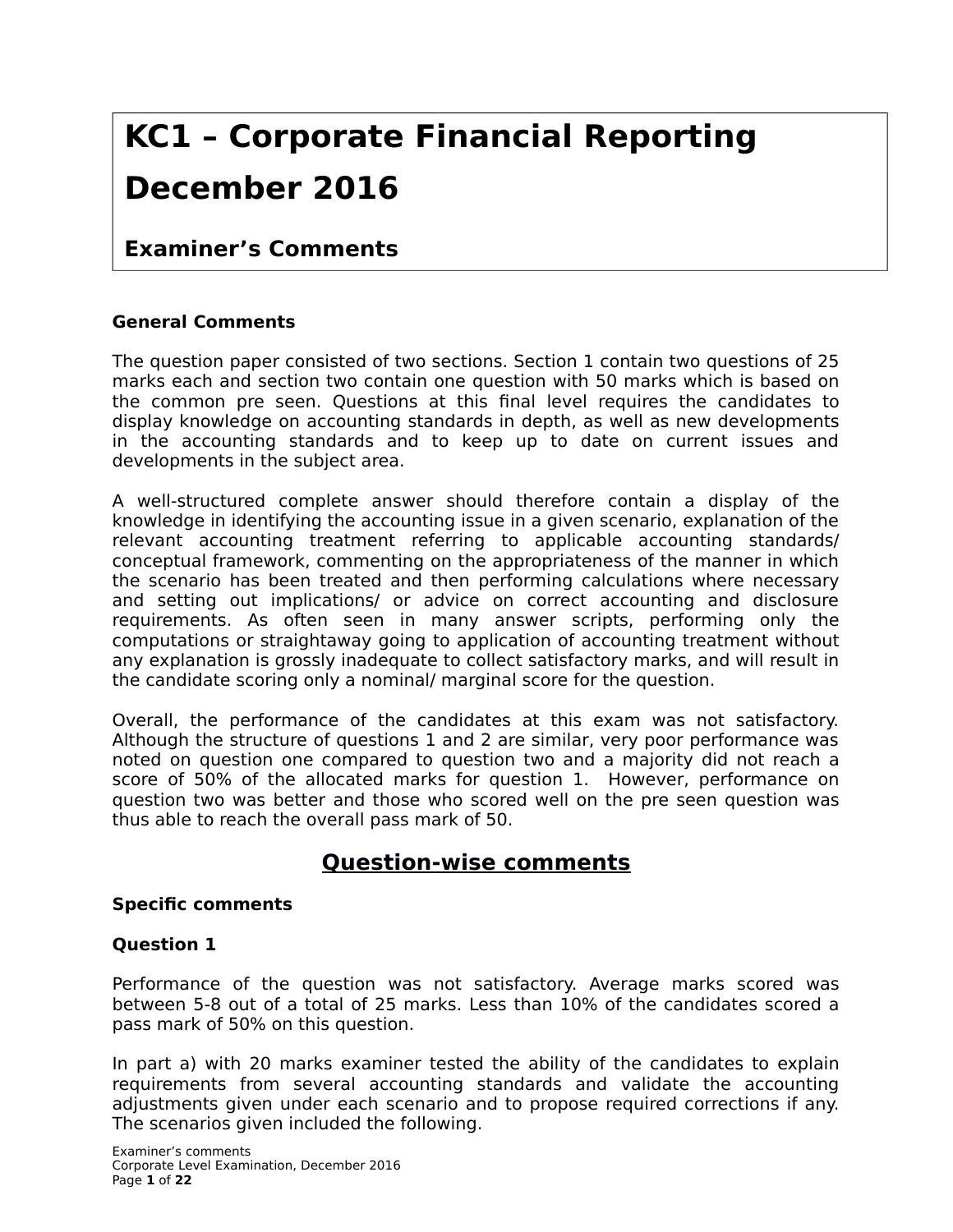- 1 Basic EPS and Diluted EPS in a scenario where there were convertible bonds at any time up to maturity with a contract to settle in ordinary shares or cash (LKAS 33)
- 2 Recognition of revenue where there is a principal, agent relationship (LKAS 18)
- 3 Disclosures given in relation to the credit risk of the financial assets of the company (SLFRS 7)

In part b) with 5 marks the examiner tested the knowledge on new accounting standards by requiring the candidates to advise whether the answer in (2) would change when SLFRS 15 is applied.

#### **Reasons for bad performance**

- Irrelevant answers and not reading the information given in the question
- Background knowledge written at length without focusing on the facts/ scenario in the question.
- Lack of knowledge on new accounting standards
- Lack of practice in building up an answer
- Many candidates simply deal with only the numeric aspects without the necessary explanations.
- Eg: 1. For part a) Quite a number of candidates wasted time unnecessarily computing the liability and equity component of the bond instrument though question specifically says that these two have been checked and found to be correct.
	- 2. Answers were incomplete. Some Candidates do computations only but without any explanations. When the action verb used is explain rational should be explained and applied to the information given in the scenario.
	- 3. Some candidates explained the requirement of the standard- how to compute basic EPS and DEPS with formulas, but did not relate to the information given to validate the figures in the question. Wherever the figures are given, necessary computations should be made and commented to earn full marks
	- 4. For part b) many did not identify the principal agent relationship in the scenario. Instead provided general answers on criteria to be satisfied in order to recognize revenue. Some others mentioned that only the commission should be accounted as revenue as Luxury Motors is the agent- No explanations given.
	- 5. Some candidates provided answers only for the items/ values that has to be adjusted. E.g: In part a) basic EPS given was correct and in part c) some of the risk disclosures were made but candidates failed to mention this and therefore lost some of the easy marks. This shows that due attention is not given to the action verb in the question.
	- 6. Knowledge on SLFRS 15 was very poor. Majority did not answer this part which carried 5 marks although questions testing this standard has been in previous papers as well.

#### **Question 2**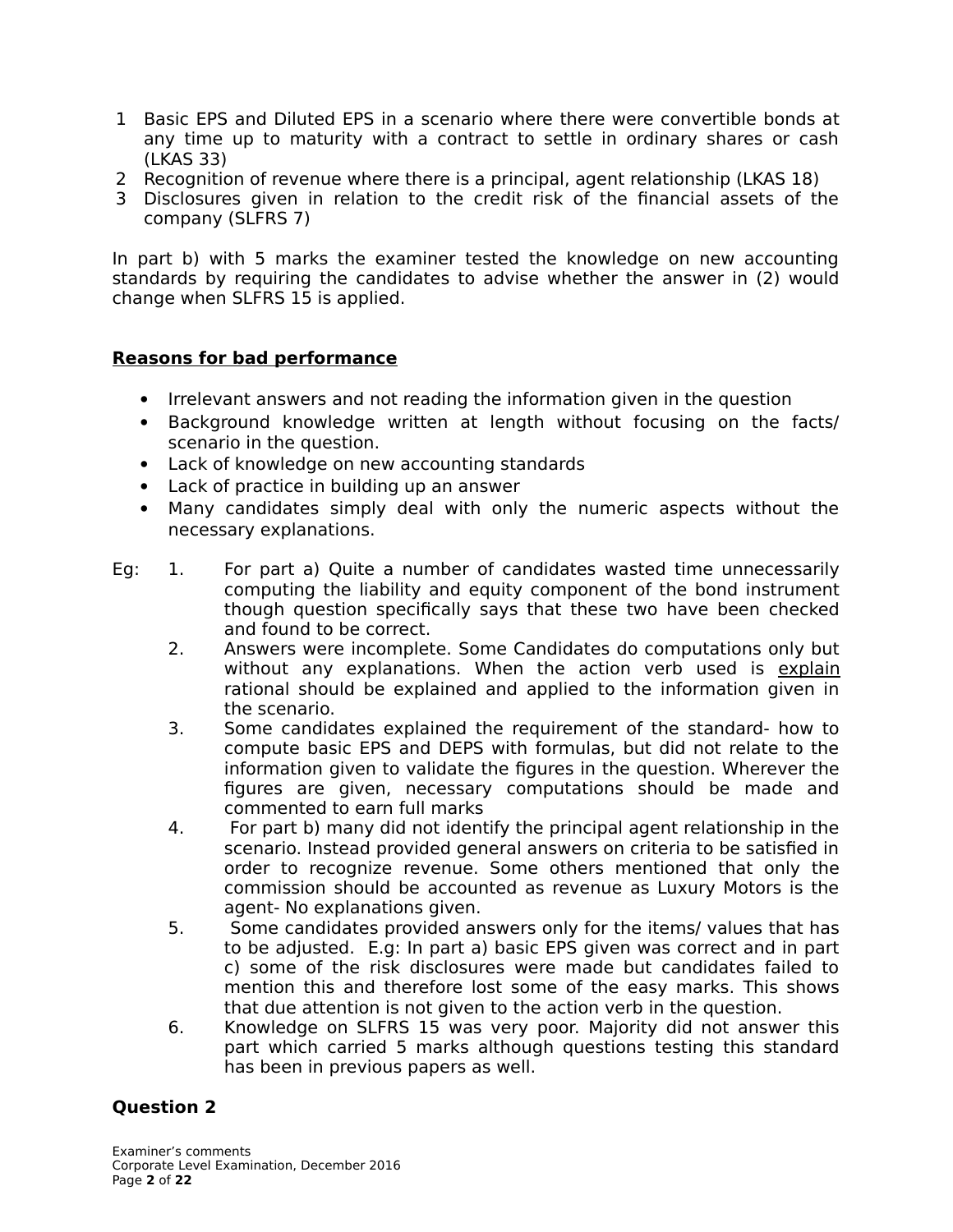This was also a 25 marks question. Performance on this question was generally better than the question one. Average marks were between 10 – 12 out of 25. About 30%- 35% of the candidates scored 50% of the total marks allocated to this question.

Questions on part (a) carrying 10 marks was based on two different accounting scenarios of a given Company. First scenario gave information that indicated a decline in FV of a AFS investment over several years which the candidates should have recognized as a significant and prolonged decline and thus an impairment. The question required to **advise** the finance manager on the accounting treatment necessary at year end.

The second scenario described some of the accounting practices of the company in relation to accounting for deferred tax and in relation to valuation of equity investments. The candidates were required to prepare notes to be included on accounting judgements and assumptions relating to (i) recognition of DTA where the company has a tax loss and (ii) FV of equity investment derived using valuation techniques.

It was observed that a majority of candidates have not read and understood the question as to what is required by them. There were many irrelevant and unfocussed answers and therefore performance was not satisfactory.

In part (b) examiner tested the accounting implications of a compound financial instrument. Although this was a very easy direct question carrying 5 marks, considerable number of candidates failed to recognize that the preference shares described in the question represented a compound financial instrument. This was very much disappointing as the information was very clearly given under two bullet points. Performance on this part displayed the lack of knowledge of relevant accounting standards. Candidates who correctly identified the preference share as a compound instrument did not build up a complete answer and therefore lost some easy marks.

Part (C) of the question with fairly easy 10 marks was on related party transactions. Different scenarios were given and it was required to advise the finance manager in determining relevant related party disclosures. This part was well attempted by a majority of the candidates. As a result of the good performance on this part, it was seen that majority scored a pass in the overall question.

#### **Reasons for bad performance:**

#### Not understanding what is required from the students

 In part a) what was required was to advice the FM on the accounting treatment of a AFS investment that has been impaired. Firstly, the candidates should have analysed the information and shown that the investment is impaired and thereafter proceeded to explain the accounting treatment for impairment as at 31.03.2016. Instead of this, many candidates went on explaining the standard- initial and subsequent measurement of AFS investment and accounting treatment. Some others computed the decline in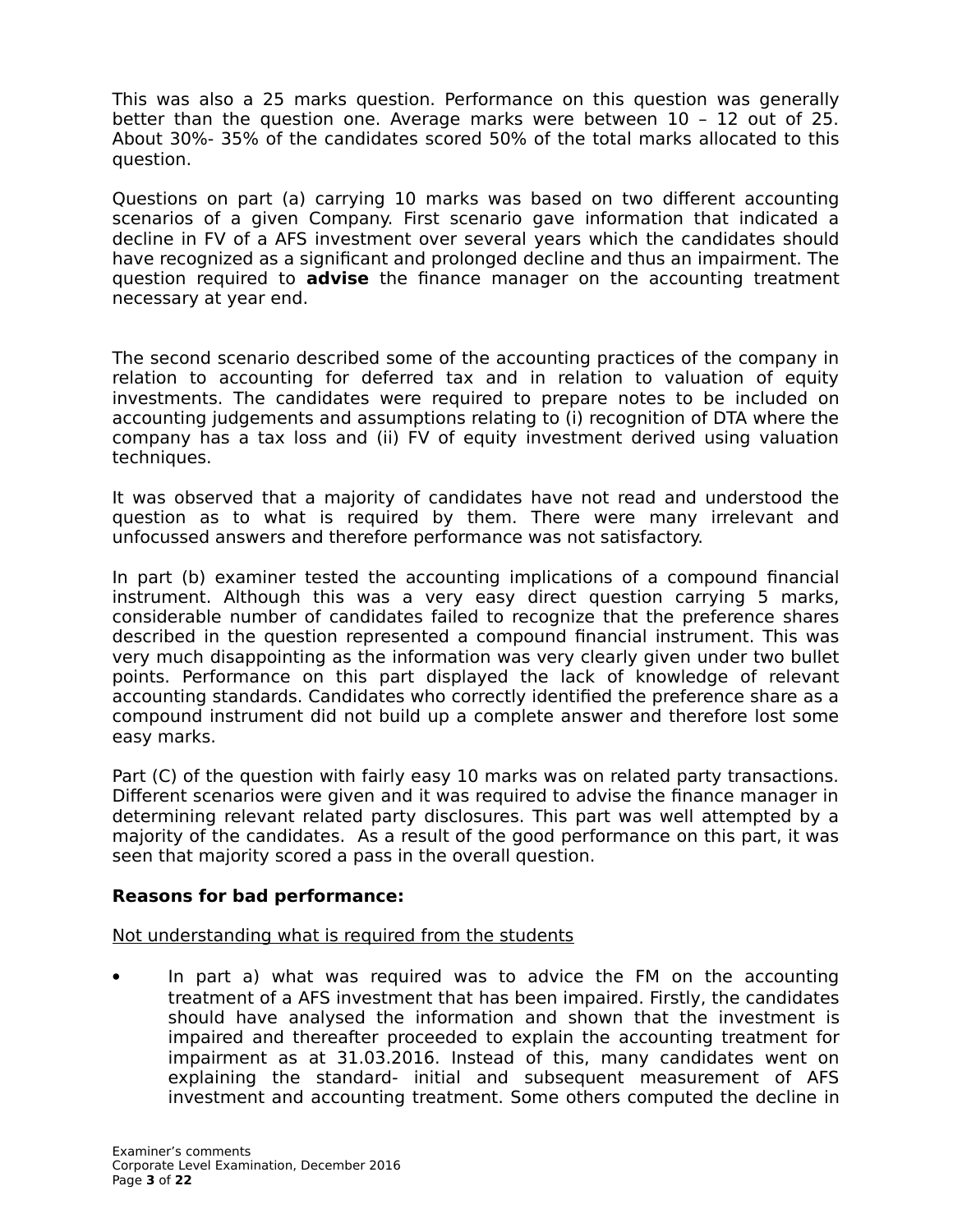value for each financial year and showed double entries recording it in AFS reserve.

Lack of technical knowledge- Poor technical knowledge demonstrated by the candidates in part (A) & (B) was a concern. The following points highlight some of the areas of poor technical knowledge.

In part A),

- Candidates were not able to identify the impairment indicators and justify that the investment was impaired.
- Some candidates did not know that when the investment is impaired, the previously recorded losses in OCI should be transferred to P& L. Instead they continued to explain that the decline in value as at 31.03.2016 also to be recorded in AFS reserve and shown under OCI.
- The ability to draft notes to financial statements explaining the accounting judgements was very poor. Quite a number of candidates only reproduced the information given in the question.

In part B),

 Lack of knowledge of the standard- very poor knowledge was demonstrated on this standard. Majority wrote that since the holder has the right to redemption after 5 years the instrument has debt characteristics than equity and therefore to be recognized as a financial liability. Some others said as it will be redeemed only after 5 years for a fixed amount the HL (Pvt) ltd does not have a constructive obligation and therefore not a financial liability.

Other common mistakes made by the candidates

- Writing irrelevant answers wasting time that can be utilized for another question.
- General answers describing accounting treatment of an AFS investment does not attract any marks. Candidates are advised to relate the knowledge of the standard to the given scenario in order to score marks.
- Candidates who correctly identified the preference share in part B as a compound financial instrument failed to build a complete answer. Whilst they explained it requires split accounting and did not go any further. Some others explained the initial recognition but failed to describe the subsequent measurement.

#### **Question 3**

This question carried 50 marks and was based on the pre seen. This question requires the students to demonstrate their analytical thinking, report writing skills and ability to arrive at a conclusion by giving a rational using knowledge on accounting standards. Performance of this question was not satisfactory. Average marks were between 16 -22 and only about 18% - 20% of the candidates scored a pass for this question.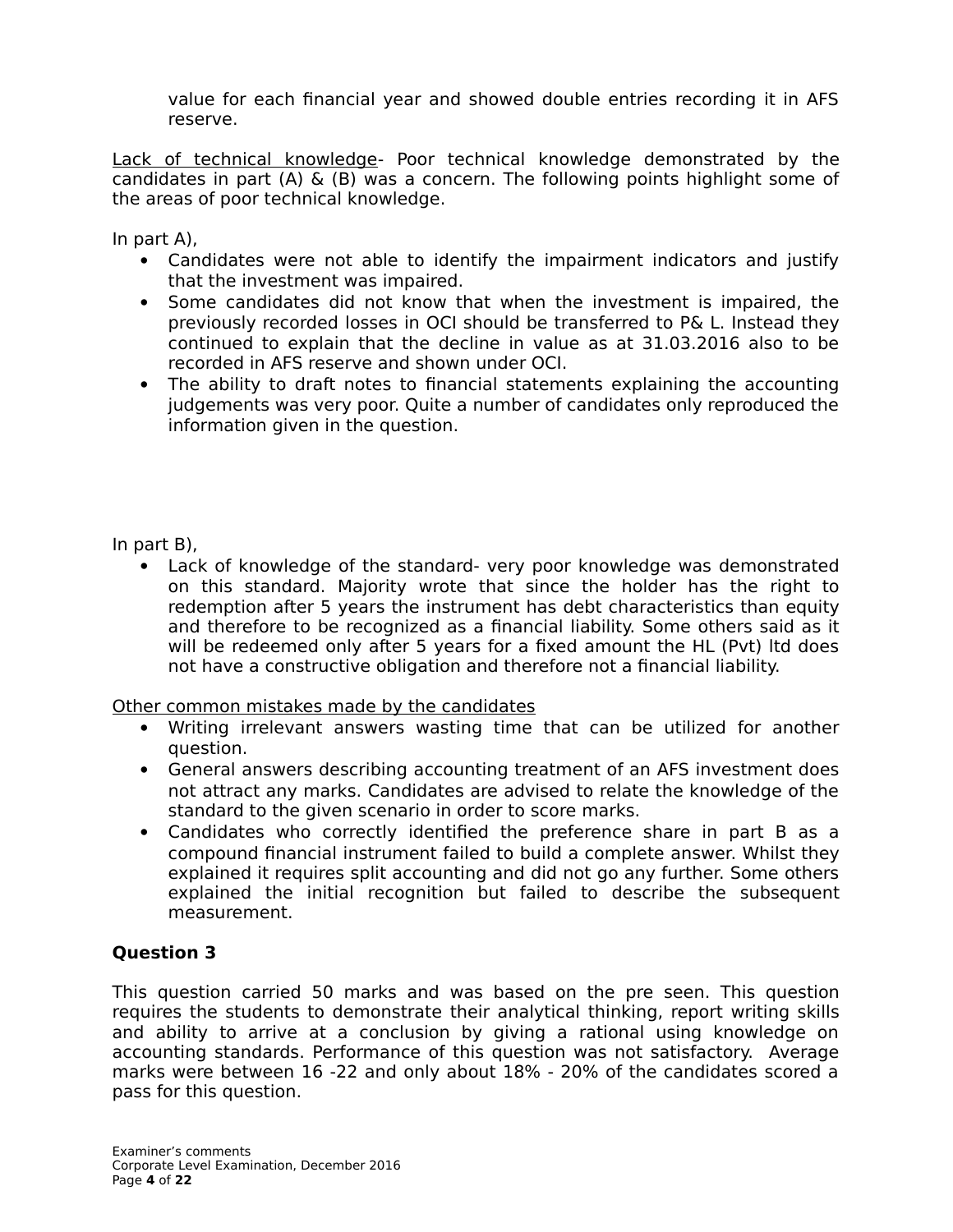Part (a) of the question tested the candidate's ability to assess whether an investment in a particular entity results in 'control' and application of the principle of SLFRS 10 to identify that an investor controls an investee and therefore the need for consolidation. It was required for the candidate to display this knowledge through comprehensive explanation by way of a memorandum and thereafter to conclude the treatment on the classification of the investment and the financial accounting and reporting impact arising as a result of the investment. For a successful answer, it was required to carry out a step by step analysis based on the information provided in the pre seen and the unseen and linking such information in building the report. In addition, ability to write a report was also required to properly present the answer. This part carried 22 marks out of the total 50 marks. It was noted that performance on this part was not satisfactory.

In the previous exam papers, this part carried considerable portion of marks for computations and workings in preparation of a Consolidation Financial Statement, whereas in this paper it was more on justifying the need for consolidation. Candidates who practiced only on computations therefore performed very badly in this.

Part (b) tested the candidate's knowledge on application of new accounting standards, namely on leasing (SLFRS 16), and required to evaluate whether there will be changes to the accounting treatment of a lease of a land as a result of the application of new standard. Lack of knowledge on new developments was evident by the poor performance of candidates.

Part (c) tested the knowledge on corporate governance, and requested the candidates to criticize the practices prevalent in Ceylon Sugar. This was a very easy 6 marks question as the question was totally based on the pre seen and was answered fairly well by majority candidates.

Part (d) was a question on ethics where it was required to evaluate how excessive ministerial intervention impair the ability of making sound decisions referring to business conduct and ethics. Although an easy 4 marks question, candidates failed to secure the easy marks. This was because some of them failed to identify and link to the issue from the scenario (mainly conflict of interest) and commented on all ethical principles in general.

Part (e) required the candidates to assess the liquidity position of Ceylon Sugar considering the financial re structure that took place immediately after acquisition.

#### **Reasons for bad performance:**

Not understanding what is required from the students- It was noted that some candidates had not understood what the examiner required them to do. Examples given below.

 For part a) Instead of building an answer testing the three main criteria required to have control, some candidates attempted to prepare Consolidated FS which was not required, and also information for such preparation was not available in the question. Thus these candidates spent time unnecessarily trying to build an answer for a question not tested by the examiner.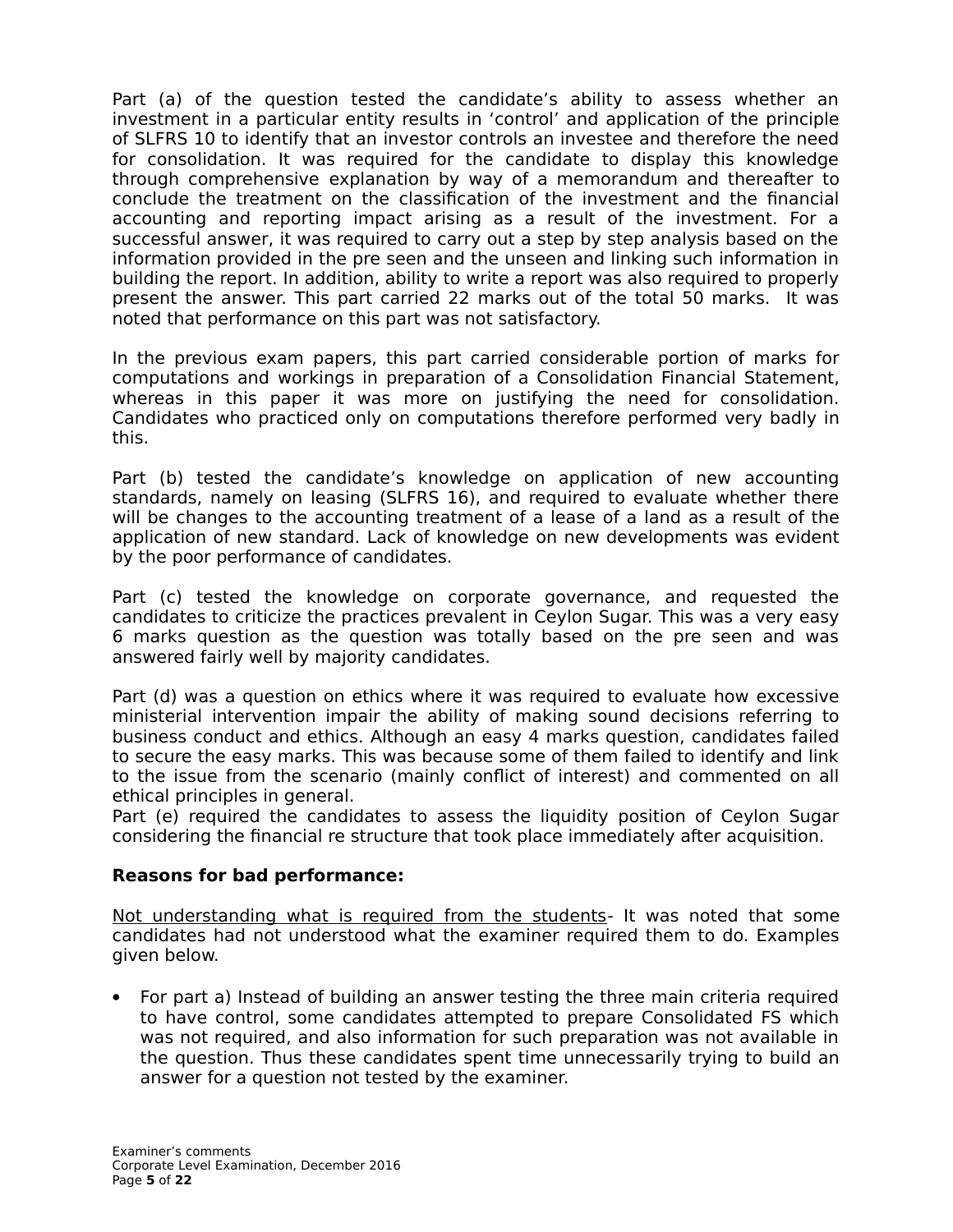- In part (d), many commented on all the ethical principles without properly relating to the issue in the scenario. Some others went on to list down and define ethics in general as in a theory question.
- In part e) where it was required to assess the 'liquidity position', some candidates wrote about profitability and gearing.

Lack of technical knowledge- Poor technical knowledge demonstrated by the candidates in part (a) & (b) was a concern. The following points highlight some of the areas of poor technical knowledge.

- Many candidates did not demonstrate sufficient technical knowledge on 'requirements to be satisfied to have control'. Most of them evaluated only on power to govern policies and then directly identified the investment as subsidiary. Only a few candidates evaluated on exposure/ right to variable return and link between power and return. The scenario gave clear information to cover all 3 aspects and therefore those who did not cover all three criteria failed to gain the full marks allocated for this part.
- Instead of evaluating the information given in the question in assessing whether Alpha has control or not, some candidates just assumed less than 50% holding results in significant influence rather than control. Some others attempted to establish the significant influence using the power over decision making on key activities.
- Quite a number did not identify whether the investment results in a control or significant influence. Instead produced answers to both sides for which no marks could be given. What was expected by the candidates to make a judgement by giving the rational and therefore this type of answers without any conclusion (instead build up on "if" condition) does not attract any marks for the candidates. As a result, time spent becomes a total waste without gaining any marks.
- Some others identified the investment as an "Associate" however computed goodwill as in a business combination. This is because of poor knowledge of accounting standards and marks could not be awarded.
- Few candidates considered carried forward tax losses as an asset in computing net assets rather than considering the deferred tax impact on the tax loss. Further some candidates were unable to justify the recognition of deferred tax asset using the information given in the question (need to evaluate the availability of future tax profits). Due to this, they have not linked the future cash flow forecasts given in the pre seen in building the answer and lost some of the marks.
- Significant number of candidates did not know how to treat issue cost of debentures. They have deducted this from the purchase consideration instead of deducting from the liability. (LKAS 39)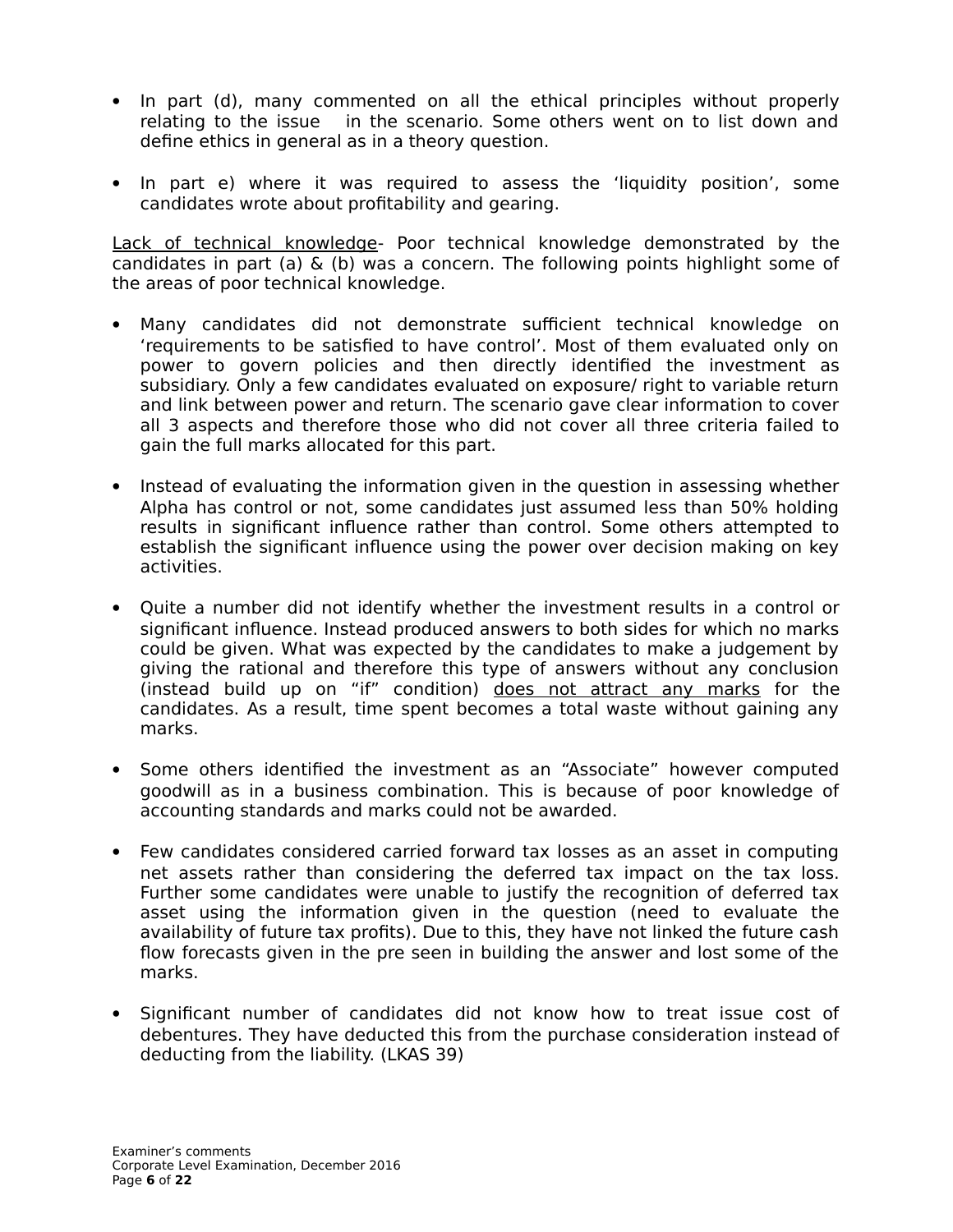Some have not understood that all assets and liabilities to be recorded at FV at the acquisition date and commented that inventory should be measured at lower of cost and NRV referring to LKAS 2. Therefore, lost some of the marks.

Other common mistakes made by the candidates- In addition to the points covered under lack of technical knowledge, following are some other common mistakes made by the candidates, by which they lost the opportunity to gain some easy marks.

- Quite a number of candidates missed out to explain the financial reporting treatment of the investment in the separate financial statements of Alpha (Pvt) Ltd. i.e. it should be reflected at cost or as per LKAS 39 (i.e. at fair value)
- Without noting that the negative net asset value candidates did the computation and said the investment was made at a bargain purchase whereas it resulted in a goodwill.
- Not explaining the accounting treatment for debenture issue cost and intangible asset from favourable lease terms.
- Inaccuracies in deferred tax computation (not identifying whether each item is a DTA or DTL). There were some candidates who totally missed out to recognize the deferred tax impact of the fair value changes.
- Most of the candidates were not familiar about the new standard on leasing (SLFRS 16). Many answers referred to "type A and type B" classification which was in an earlier exposure draft.
- In part e) impact on liquidity as a result of the restructure was not properly addressed by many. There were three main changes in re structure immediately after acquisition specifically given in the question (unseen). These were listed under bullet points just above the question. However, a considerable number of candidates had not addressed the impact on these. Instead they have commented at length on efficiency ratios.

#### Other General Comments

- Some candidates directly started computing good will without assessing whether control exists or not and without understanding the requirement of the question. Due to this they duplicated the same work in different places of the answer wasting valuable time which could have been utilised for other parts/ questions. Further, this reflected poor planning and building up of the answers. Therefore, it is advised that students practice a step by step approach in building up the answer.
- There were quite a number of candidates who did not follow a proper format or structure of compiling a memo.
- Some candidates spent too much time on writing more than what is required. This showed a weakness in planning an answer and managing time wisely. For e.g.: for a 4 marks question on ethics, some candidates wrote about 2-3 pages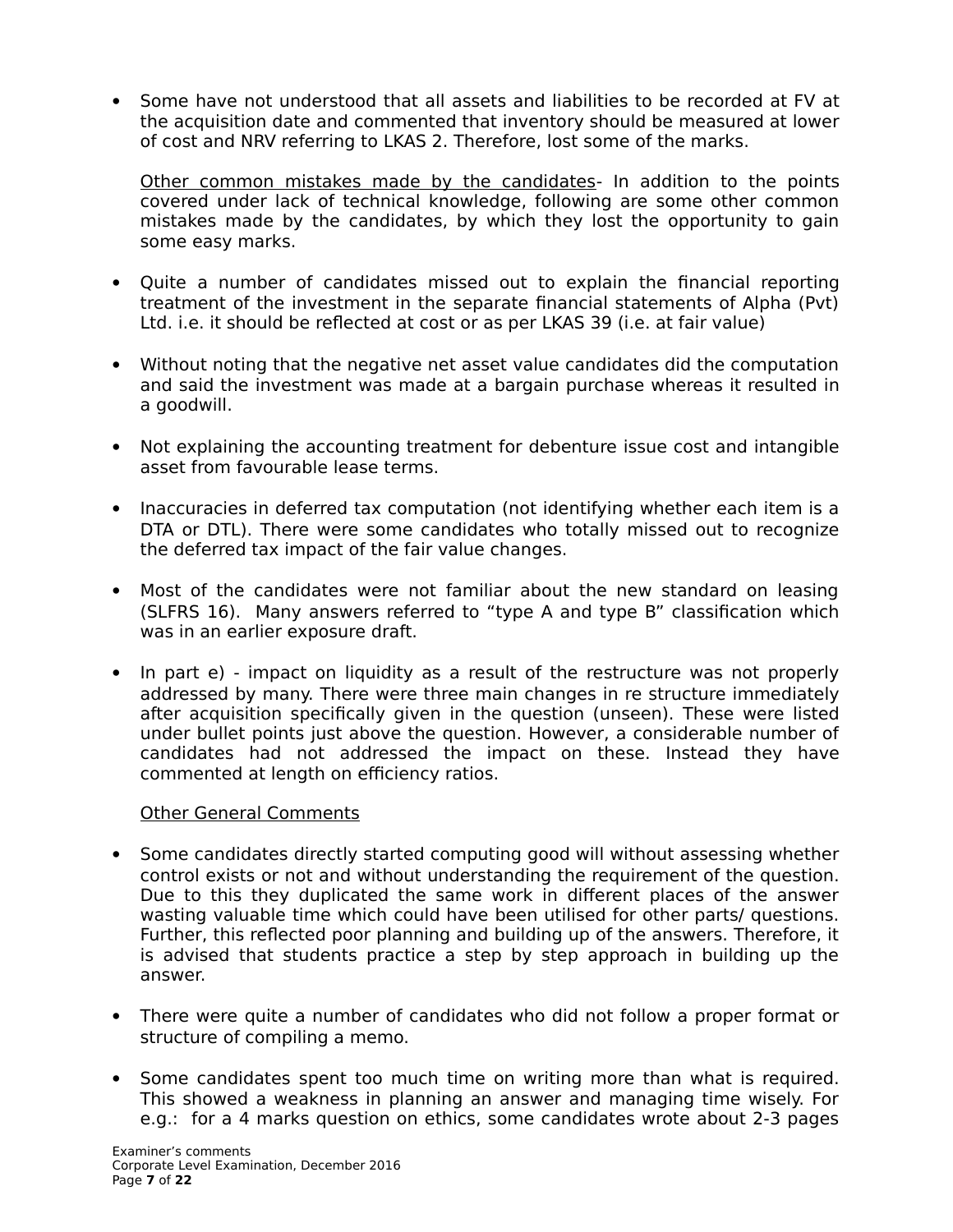whereas for the part (e) ratios (to assess liquidity) only a half-page one paragraph answer written for 15 marks.

- In the corporate governance question some candidates just listed down the issues addressed in the pre seen and did not discuss the impacts arising from such issues. Therefore, lost the opportunity to gain some easy marks.
- It is advised that students pay attention to the quantum of marks allocated to a question before planning the answer. Also being familiar with the action verb used in the question is important to understand what is required to do and also to manage the time properly.

Good side of the answers - Although lot of weaknesses were observed as given above, following comments can be given as good side of the answers produced.

- Considerable number of the candidates have identified that the acquisition results a subsidiary, although the shortcomings mentioned above prevailed them from collecting good marks.
- Goodwill computation was accurate except for the errors in deferred tax adjustment and issue cost
- Corporate governance part was well answered by many.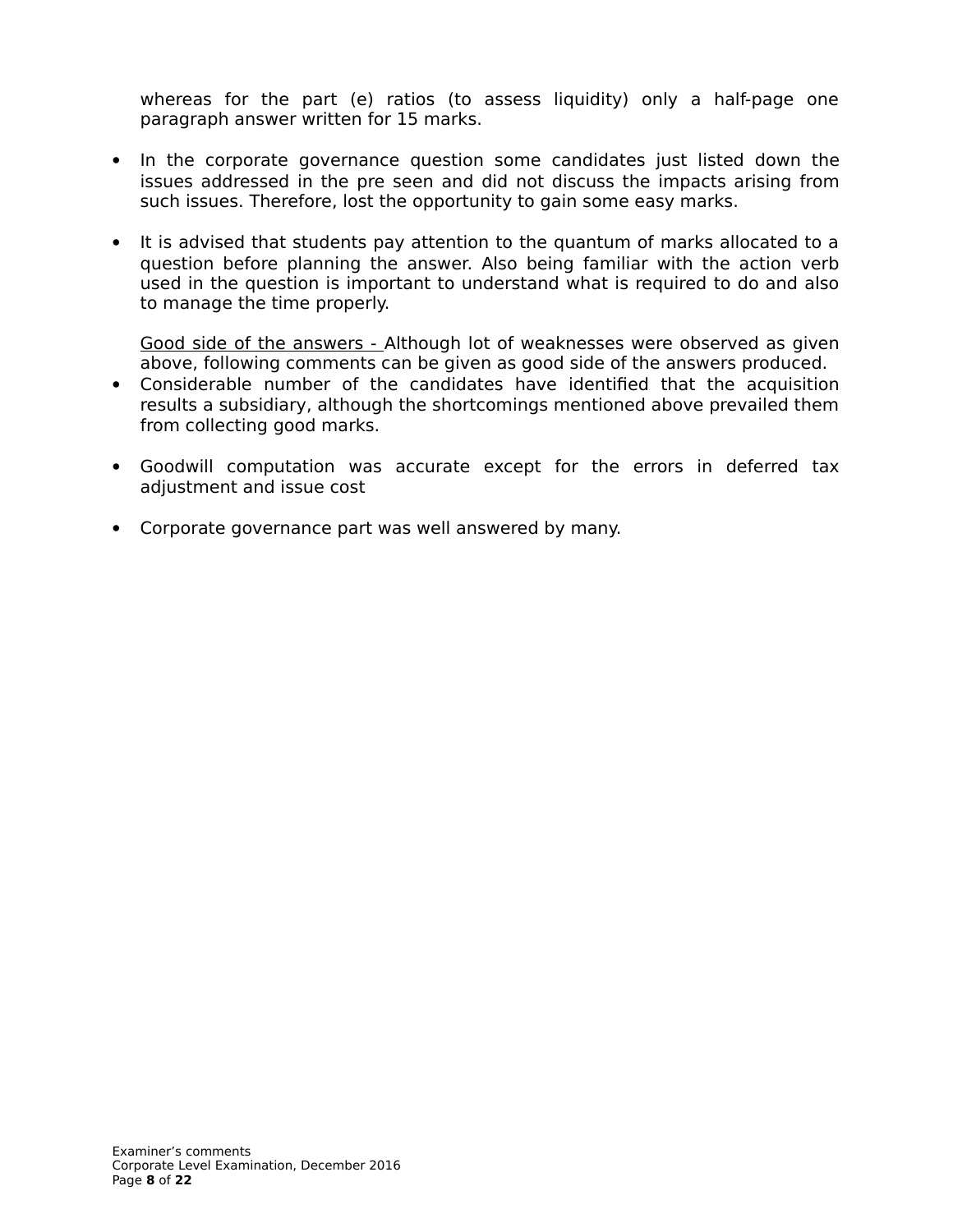# **KC2 – Corporate Finance and Risk Management**

# **December 2016**

**Examiner's Comments**

## **Question-wise comments**

#### **Question 01**

In Part (a) most of the students answered quoting theories like dividend relevant theory, dividend irrelevant theory etc. which were not the expected answer.

In Part (b) most of the students had not adequately described the theory tested. Many had written vague answers showing their inadequate knowledge. Dividend irrelevant theory had been defined as dividend relevant theory by some students.

Part (c) some students did not know how to calculate dividend cover, EPS & PE ratios. E.g. profit after dividend was used to calculate EPS ratio. Most of the students have done only the calculations, without providing any explanations. Interpretations on each calculation were not up to standard.

In part (d) other than the new project news, other important reasons for increase in share price had not been identified by many students.

In part (e) only a few students have presented their answers in a methodical way. Others have not either presented the calculations relevant to the answer or interpreted the results correctly.

#### **Question 02**

Part (a) of the question requires the analysis of risk factors pertaining to **"investing** in the Maldives". About 95% of the answers were on the proposed investment in Maldives.

Part (b) of the question has been misinterpreted by the students.

In part (c) of the question, most of the students did not consider the waiver of USD 5 million. They have also not taken into consideration the mortgage value of USD 10 m.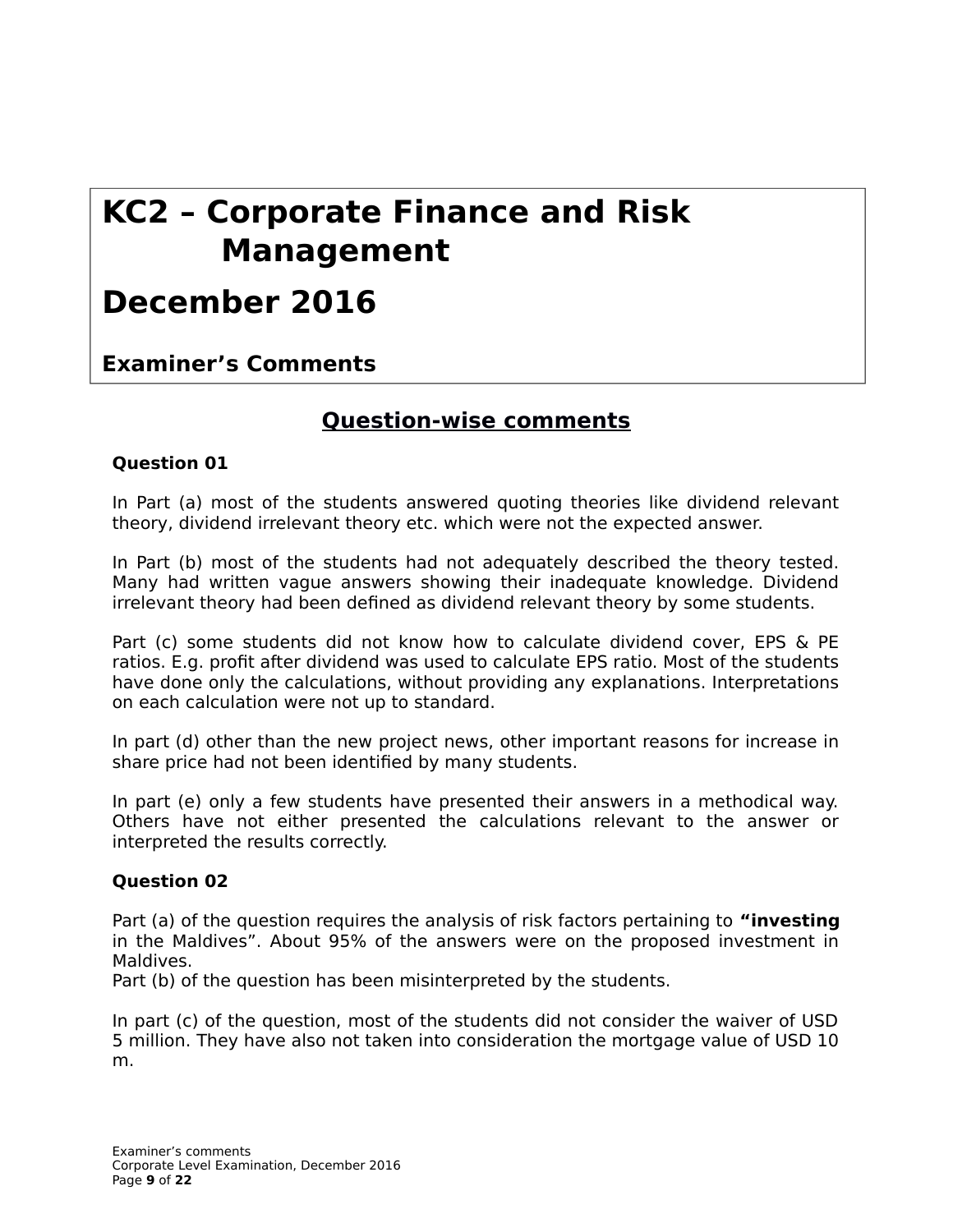In part (d) some students forget to double the room rate. A few of the students overlooked the number of 'villas'. Finance cost was calculated on net purchase price.

In part (e) most of the students used profit after tax (PAT) to work out payback period. Amortization cost and management fees and tax implications were not considered. Some considered net purchase consideration as the cost of investment. Some were unable to calculate payback period.

#### **Question 03**

- (a) Some students have not identified the correct risks of the given business. Some have written about sugar prices, health risk, strategic risk etc. Some have explained many points under one type of risk. e.g. under political risk.
- (b) Most of the students had no idea about "serious loss of capital" with reference to the Companies Act. Therefore, many misinterpretations were given by the students.
- (c) Some students have given incorrect points without understanding the question. E.g. liquidation, merger, acquisition etc.
- (d) The correct formula for the WACC was not used by some students. Wrong debt equity ratio was taken by majority of the students. E.g. (D/E) ratio of 30% interpreted as debt 30 and equity 70. Unlevered company, Beta calculation was wrong. Some have not done the calculation. Total debt amount of CSL has not been identified correctly. For the second part of the question their view had not been discussed or wrong reasons were given.
- (e) When answering part (ii) students were unable to get the correct EBIT after tax. They were also unable to use the correct discounting factor for CSL e.g. majority used 14%. Majority have not deducted debt amount from NPV to arrive at the stake in CSL. Further they were unable to calculate terminal value for year 5 onwards. Some have given the answer which is relevant to part (f).
- (f) Majority have not identified management fees and S&D expenses as an income source. Some have made mistakes in the calculation of these two items while some have ignored the calculation. Many failed to identify the accurate WACC rate.
- (g) Majority of students have not computed the relevant IRR, but compared corporate bonds with bank loan. Majority of students who did the calculation, have ignored the tax implication of interest. Some were unable to do the IRR calculation. Calculations required to compare the two financial options were not known to some students.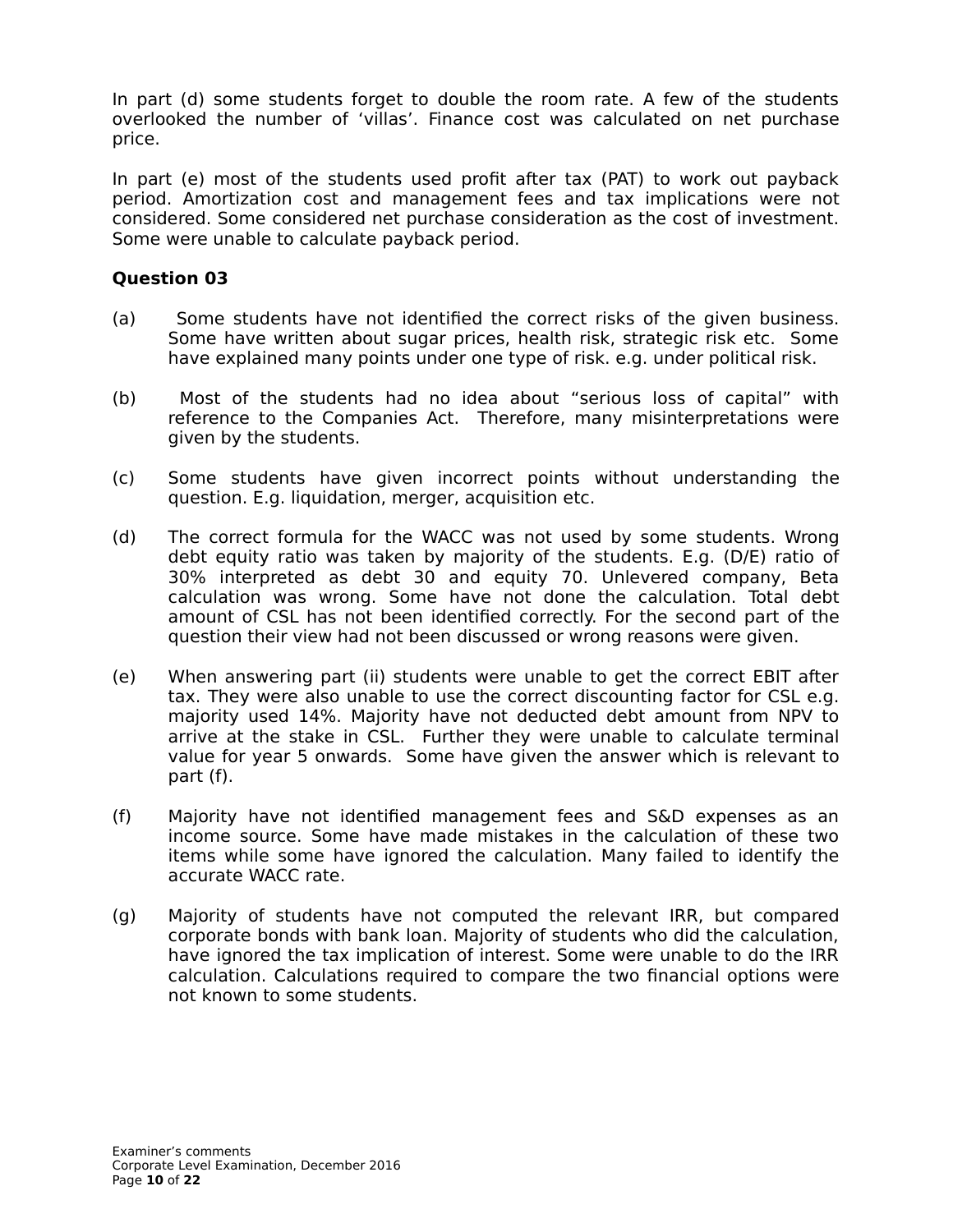# **KC3 – Corporate Taxation**

# **December 2016**

## **Examiner's Comments**

#### **General**

Overall performance of the candidates was not satisfactory compared to previous examination.

Majority of candidates were unsuccessful in adopting a methodical approach to questions and thereby were not able to produce reasonably focused, relevant answers addressing the principal and core components of each requirement.

It appears that the candidates have continuously ignored the key attributes related to the corporate level curriculum which requires the display of their ability to understand industry and business circumstances, making decisions based on various information collected and analysis as well as skill in reporting and communicating etc.

Students should be able to prepare comprehensive tax computations. They should also be able to carry out tax planning, make decisions on minimizing tax expenses and mitigating risks as well as have effective communication with tax authorities, clients and the management etc. Therefore, displaying mere technical knowledge is not adequate. Being an open book examination students' level of presenting their answers in line with required standard in terms of technical & legal aspects are not satisfactory at all.

It is advisable to note that students should address the structure of the paper which has three questions based on scenarios. Therefore the answers should be the outcome from leaders in that practical situation. In line with that expectation it is recommended to address action verbs, expected learning outcome, knowledge process, knowledge dimension etc.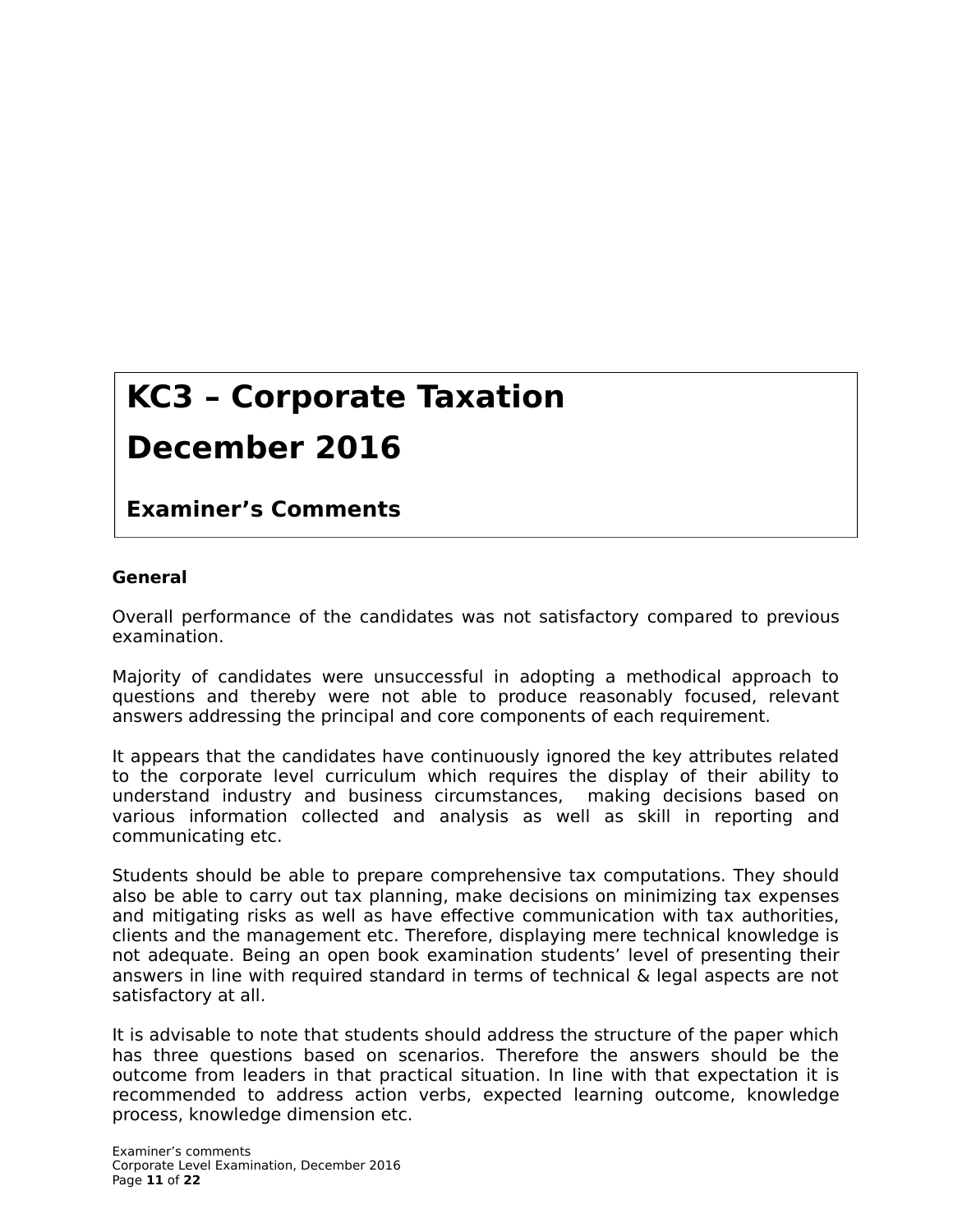The under mentioned reasons could have an adverse influence on student performances;

- Lack of pre study connected with the Pre Seen case study materials.
- Lack of understanding of the requirements of the questions
- Producing irrelevant facts and thereby creating time constraint
- Lack of communication and presentation skills.

### **Question-wise comments**

#### **Question 01**

**General Comment**: Overall performance was very poor and below satisfactory level.

The commonly observed weaknesses of candidates were;

- Lack of knowledge of liability to income tax of non-resident persons.
- Inability to support the answer by giving facts of relevant case law.
- Poor references to relevant sections of Inland Revenue Act and building the answer accordingly.
- Misunderstandings & careless mistakes in calculations.

#### **Part-(a)**

Although many candidates knew that a non-resident person is assessable for income tax purposes in Sri-Lanka, they were not successful in supporting their answer citing relevant case law, statutory provisions or related articles of the double tax treaty between Sri-Lanka & UK.

Many of them had no idea about the law in respect of an agent of a non-resident.

#### **Part-(b)**

Majority of candidates had not properly calculated and computed taxable income and tax thereon as required.

The main loss of marks on this question was due to most candidates being unaware that "PEL" the company operating in UK is liable to income tax in Sri-Lanka on Profits & Income derived through the operations of the company operating in Sri-Lanka on their behalf. Thereby some candidates have failed to even attempt to compute the relevant tax liability of PEL-UK. Only a handful of candidates knew that online transactions are not liable to income tax in Sri-Lanka.

A very high proportion of candidates were unable to identify the applicable income tax rates on the company operating in Sri Lanka as well as the UK Company.

Almost all candidates were unsuccessful in calculating the required Cost of Sales figure despite, having stated clearly that 100% markup is on total cost excluding commission. Those who have done the adjustment too have incorrectly taken it as inclusive of commission.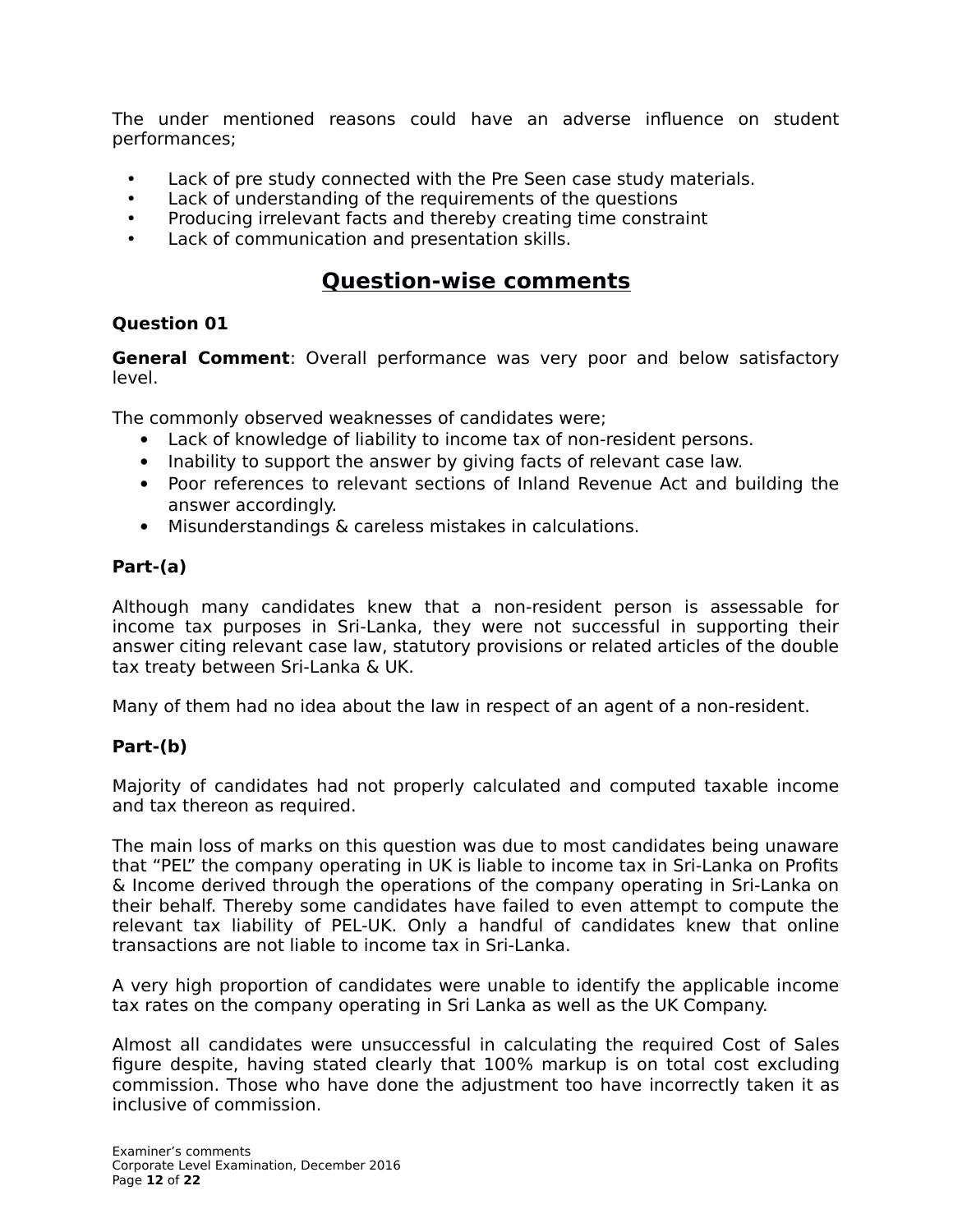Some candidates have not identified that the online sales are not liable to income tax in Sri-Lanka.

One of the biggest weaknesses noted in planning the answer is calculating tax liability on both companies taken as one company which is unrealistic.

#### **Part-(c)**

It is quite surprising that students had not referred the applicable sections of the Inland Revenue Act as reference with regard to remittances is quite straightforward.

Most candidates displayed their lack of knowledge in calculating taxable income in respect of remittance tax. None of them were able to calculate the accurate tax liability on results of both companies.

Instead of calculating profit available for remittance, many have incorrectly just applied the remittance tax rate on the total amount of Rs.90 million remitted to PEL.

 However a fairly good number of candidates were able to describe how "remittances" are defined in the Inland Revenue Act.

#### **Part-(d)**

A handful of candidates were able to identify a few steps of procedure to be taken up with Tax Appeal Commission upon the receipt of determination. No complete answer was seen and it is evident that the procedure is not known to almost all the candidates.

Some candidates have incorrectly described Appeal Procedure or referred to Board of Review instead of what is required.

#### **Question 02**

**General Comment**: Overall performance was very poor and below satisfactory level.

The commonly observed weaknesses of candidates were;

- Lack of knowledge on difference between Zero Rated Supplies & Excluded Supplies.
- Inability to identify Allowable and Disallowable Input Tax and limitations of Input Tax claims.
- Not knowing the treatment for Suspended VAT.
- Misunderstandings & mistakes in calculations.

#### **Part-(a)**

This part of the question was well attempted but students did not score reasonable marks. Following errors were noted as reasons for the low marks.

Not familiar with the proper method of calculating VAT.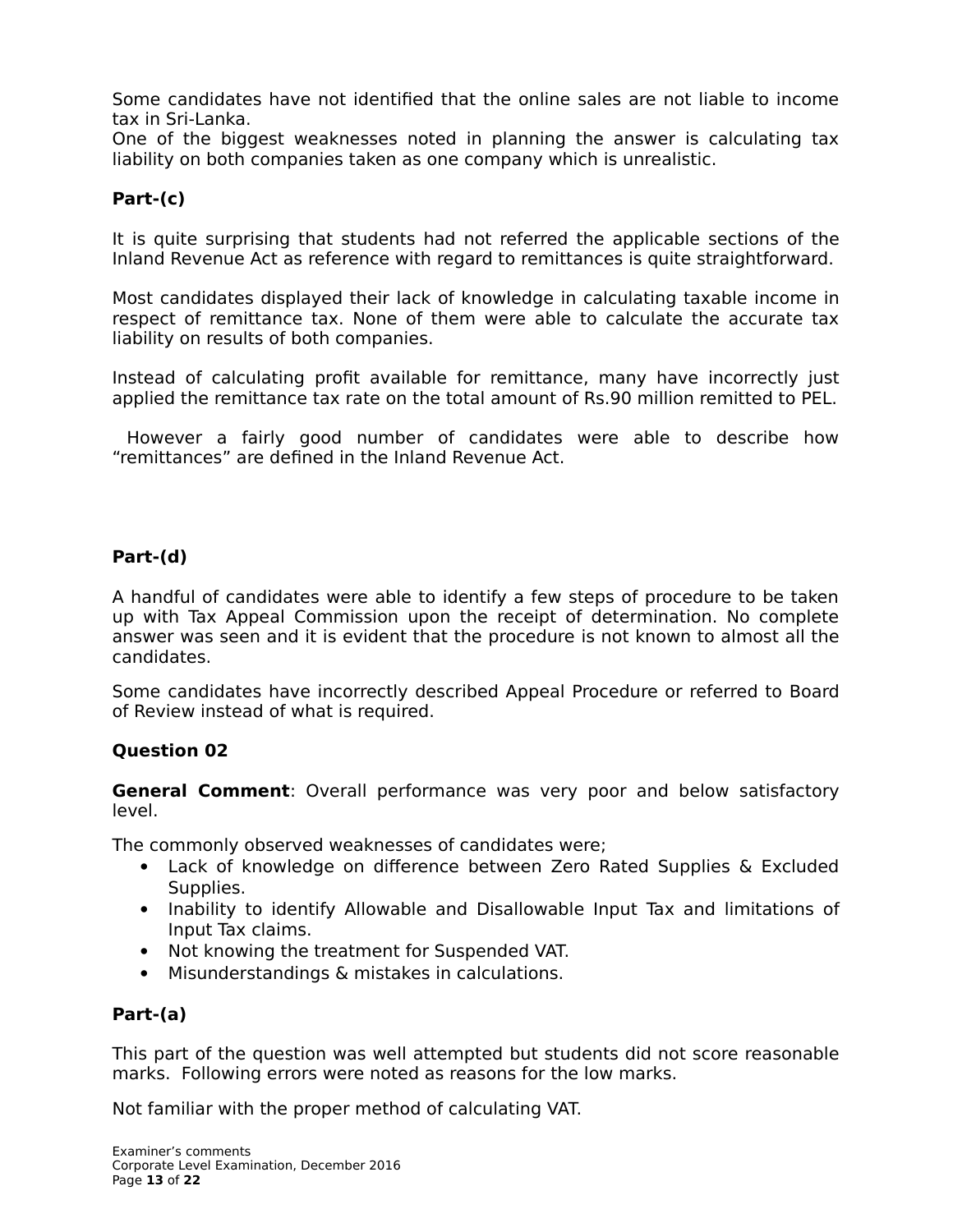Some of candidates have applied VAT rate as 12% or 15% which is incorrect.

Candidates failed to identify Maldives project as excluded supplies. Students were confused and applied zero rated adjustments on excluded supplies.

Some have identified suspended supplies as zero rated supplies.

Not recognising input tax, which is claimable without any restriction.

Mistakenly applying 11% again on input tax.

Disallowed input tax on excluded supplies has not been identified by many students.

Incorrectly considered Suspended supplies when identifying claimable input tax subject to 100% restriction.

SVAT credit Vouchers incorrectly categorized under Input Tax and not claimed as Input Credit.

#### **Part-(b)**

This part of the question was on claimable input tax. A very high proportion did not know that input tax is deductible only on expenditure attributable to taxable supplies. Many did not know that supply of residential accommodation is exempt from VAT.

#### **Part-(c)**

Majority of candidates have referred to section 79 and section 2 of the Inland Revenue Act in their answers. However, the main weakness was ignorance of the provisions of the double tax treaty.

#### **Part-(d)**

Most candidates were not able to give correct answers indicating consequences related to income tax liability. They have ignored impact on tax rates under section 59B and Part B of the second schedule to the Act.

Some students have mentioned the impact on losses, but were not able to link it to tax consequences or explain in a proper manner.

#### **Question 03**

#### **General**

The students are strongly advised to understand the importance of "Pre seen" as the aim of the examination is to test a wide range of syllabus areas. It is regrettable to observe that candidates are ignoring the fact that they should be familiarise themselves with the pre-seen case study material prior to the examination.

#### **Part (a)**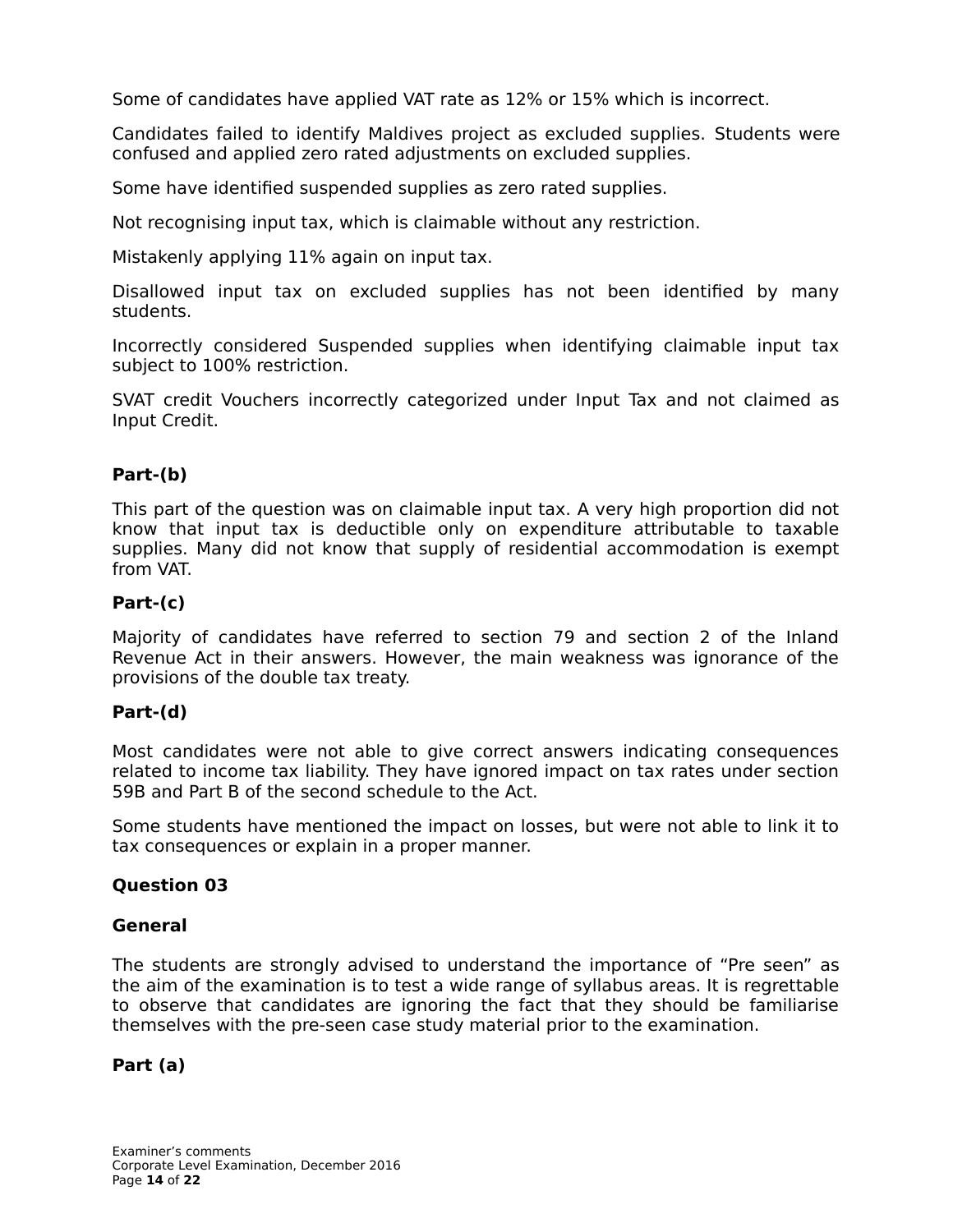In this question, tax computation of a limited liability company was given and the candidates were required to assess the income tax liability for the Year of Assessment 2015/16.

The overall performance was not satisfactory. The candidates seemed to struggle to identify three different business sectors such as Agriculture, Production & Seeds separately. Surprisingly some candidates have not applied columnar format as well. Thereby many of them were unable to form a methodical answer.

Those who have identified Seeds operations as exempt from income tax too have not identified that Agriculture & Production should be separately taken into consideration.

The common mistakes that were observed are as follows:

- Many candidates were unsuccessful in figuring out how to start with applicable segregation on "Net Profit before Tax" as per accounts for each business sector.
- Most of the candidates were ignorant about applicable exemption available on the sugarcane seeds breeding sector under Section 16B of the Act.
- Many candidates had displayed their unawareness of recent Amendments to the Inland Revenue Act in respect of Sections 45 and 46 on the income tax rate applicable to undertakings for manufacture of sugar being 12%. Instead many of them have incorrectly applied the tax rate as 28%.
- A handful of candidates knew that agriculture is liable at the rate of 10% under Section 48A.
- Students sadly missed scoring 'easy' marks allocated for disallowable expenses due to non-identification of the applicable business sector.
- Although many candidates knew that specific provision for doubtful debts are allowed for tax purposes they had not known such bad debts are allowed only on Trade Debts. They ignored the fact that the given specific debt is on loans that are given to suppliers (farmers).
- **Depreciation**

Many students had missed the fact that the Water Distribution Line is entitled to 6 2/3% capital allowances. Some have erroneously calculated at the 10% rate which is applicable only to buildings constructed.

Candidates have overlooked sighted and not considered the applicable depreciation allowances brought forward from previous year and thereby lost 'easy' marks.

 Amortization of land lease Very few candidates displayed their knowledge in adjusting the allowed and disallowed figurers using the information given for ground rent. However, those who knew the adjustment too have not considered the proportion applicable to each business sector.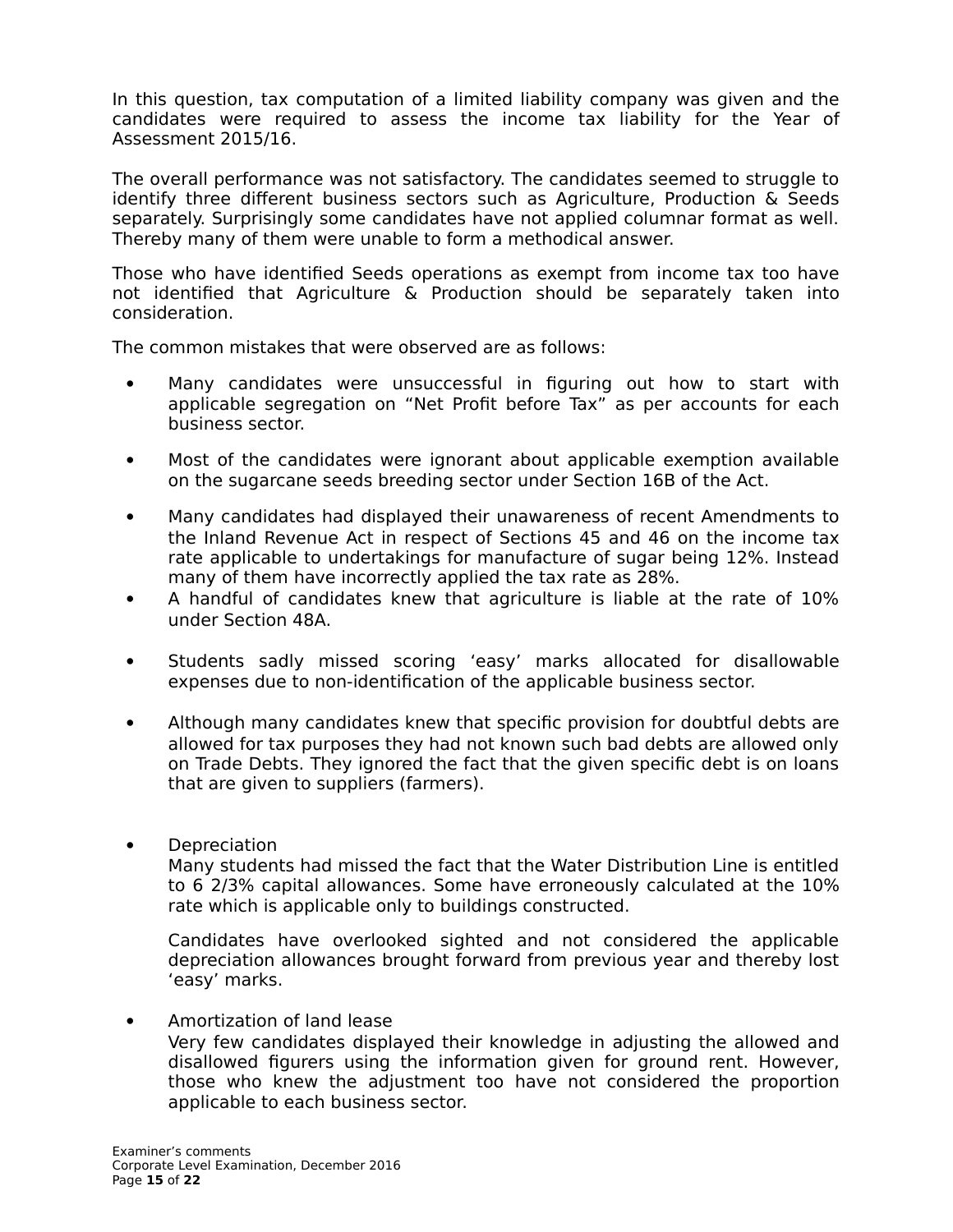- Government grant Many neither identified that the government grant is applicable to Seeds sector nor that it is not taxable.
- Research & Development expenses on agriculture

Majority of candidates have ignored the fact that the amount already charged to income statement is to be considered when 300% deduction is claimed. Common error of this adjustment was that candidates have overlooked to adjust capital expenditure in this regard. It resulted in erroneously adding back the total research expense including capital expense which is clearly mentioned in the question paper as already capitalised under property, plant and equipment.

Some students have claimed 200% instead of 300% due to their lack of awareness of Amendments to the Inland Revenue Act.

 B/F Trade Loss adjustment None of the candidates knew that the brought forward exempt trade loss should be set off against adjusted exempt profit for the year on seeds and any balance is to be carried forward as trade loss for the seeds operations.

#### **Part (b)**

(i) Market research expenses Some candidates have not identified that market research expenses cannot be allowed as expenses for tax purposes and thereby lost 'easy' marks.

Construction of sheds

Most of candidates have not attempted this part of the question. A few candidates successfully mentioned the correct treatment.

However, many candidates failed to present possible action to be taken by the company, though they gave the tax treatment.

(ii) Most of candidates have not attempted this part of the question.

#### **Part (c)**

None of the candidates understood the question properly and were not able to provide a suitable answer. Candidates had not read the question properly and some of them have incorrectly mentioned about shareholdings in respect of ownership change.

The most common omission from the answers by many candidates is that they have not taken into consideration losses incurred on exempted business.

Had they referred section 32 (5) (b) they could have earned 'easy' marks.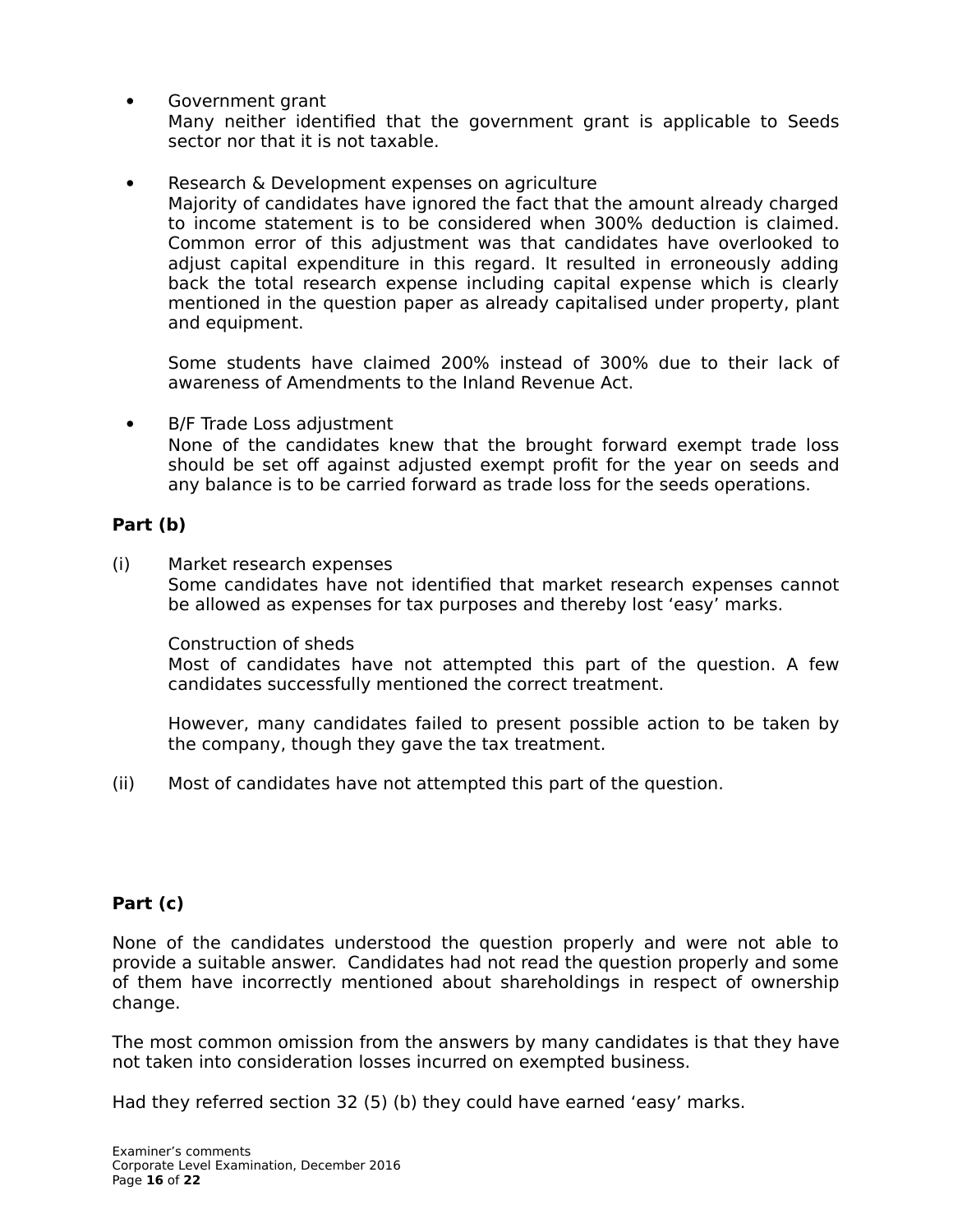#### **Part (d)**

This question was not answered as well as anticipated. No one has identified that supply of sugar is exempt from VAT and thereby the company is not required to register for VAT.

Some candidates simply stated in their answers that such input tax can be capitalized if not claimable etc.

#### **Part (e)**

Most of candidates have correctly mentioned the ESC provisions.

# **KC4 – Corporate Governance, Assurance and Ethics**

## **December 2016**

**Examiner's Comments**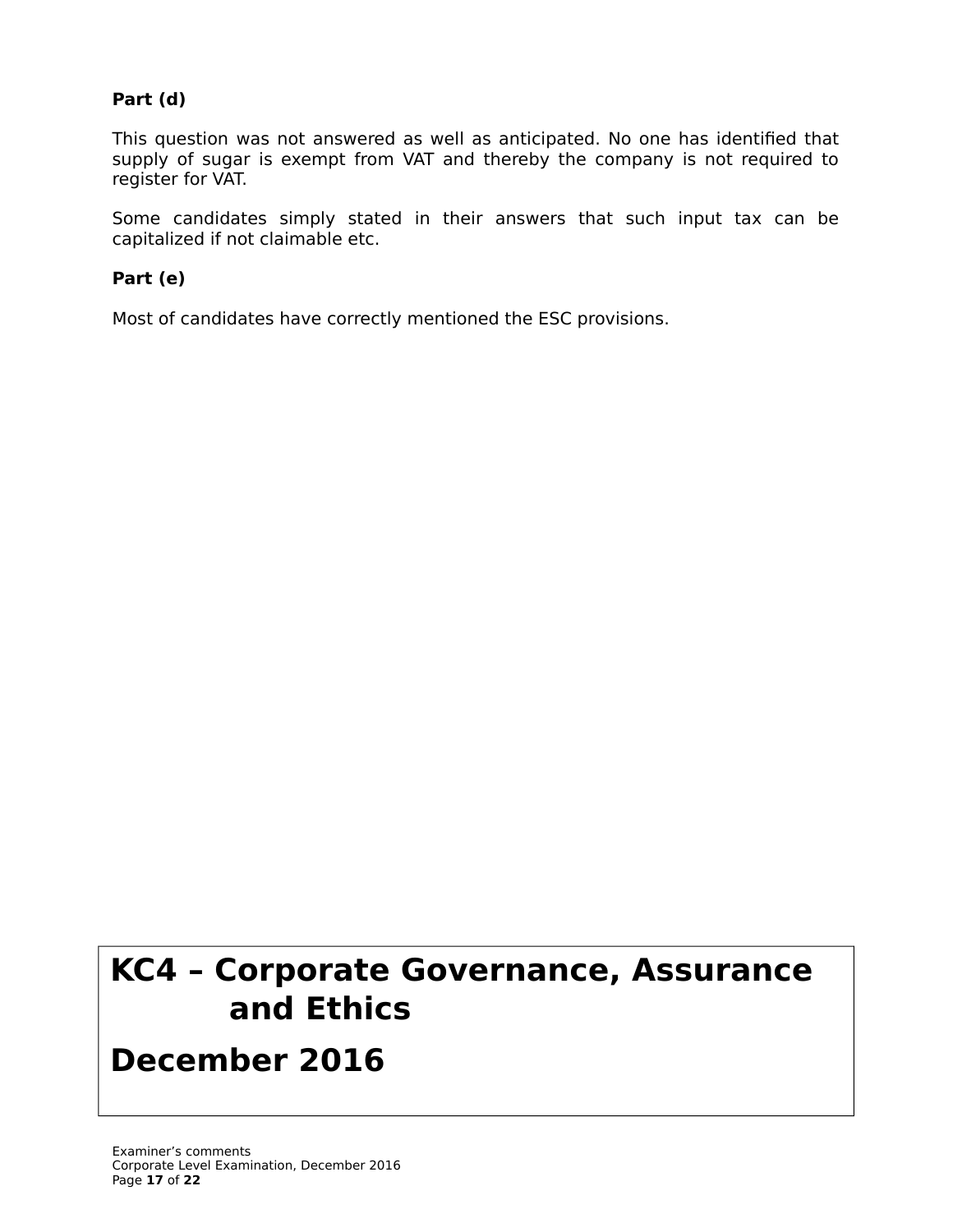#### **General comments**

This paper consisted of two sections. Sec 1 carried two questions for 25 marks each and sec 2 carried one question with 50 marks which is based on a pre seen. Overall performance is not up to standard. A number of common issues arose in the answers that contributed to the disappointing pass rate;

- Poor time management
- Lack of application skills
- Not delivering the question requirement
- Using vague phrases such as

 Perform analytical procedure Check relevant documents Give appropriate opinion

- Writing lengthy answers when asked to outline
- When asked for four points writing all possible points

### **Question-wise comments**

#### **Specific comments**

#### **Question 01**

- (a) (i) It was required to evaluate matters that W&P needs to consider in establishing the overall audit strategy for the group audit. Many candidates have ignored the fact that the question requirement is for a group. Many candidates have referred to SLAuS300 and written general matters as given in the appendix. They have not referred to the scenario; as a result they obtained less marks. Some misunderstood the question and wrote about steps in planning the audit. The question called for only four matters given in the standard. There were satisfactory answers referring to SLAuS600 and the scenario which scored good marks.
- (a) (ii) It was required to evaluate audit risks that should be considered for the group audit, and recommend appropriate audit procedure. Some candidates have not referred to the scenario and listed all possible audit risks such as
	- Management override
	- Fraud risk
	- Impairment assessment of goodwill
	- Risk of going concern assumption
	- Related party transactions

There were some answers which referred to weaknesses in the given scenario, instead of audit risks. However an improvement in answers was demonstrated on the audit risks when compared with the answers in previous years.

- (b) The candidates were required to propose audit procedure on the matters given in the scenario.
- (b) (1) Debtors confirmation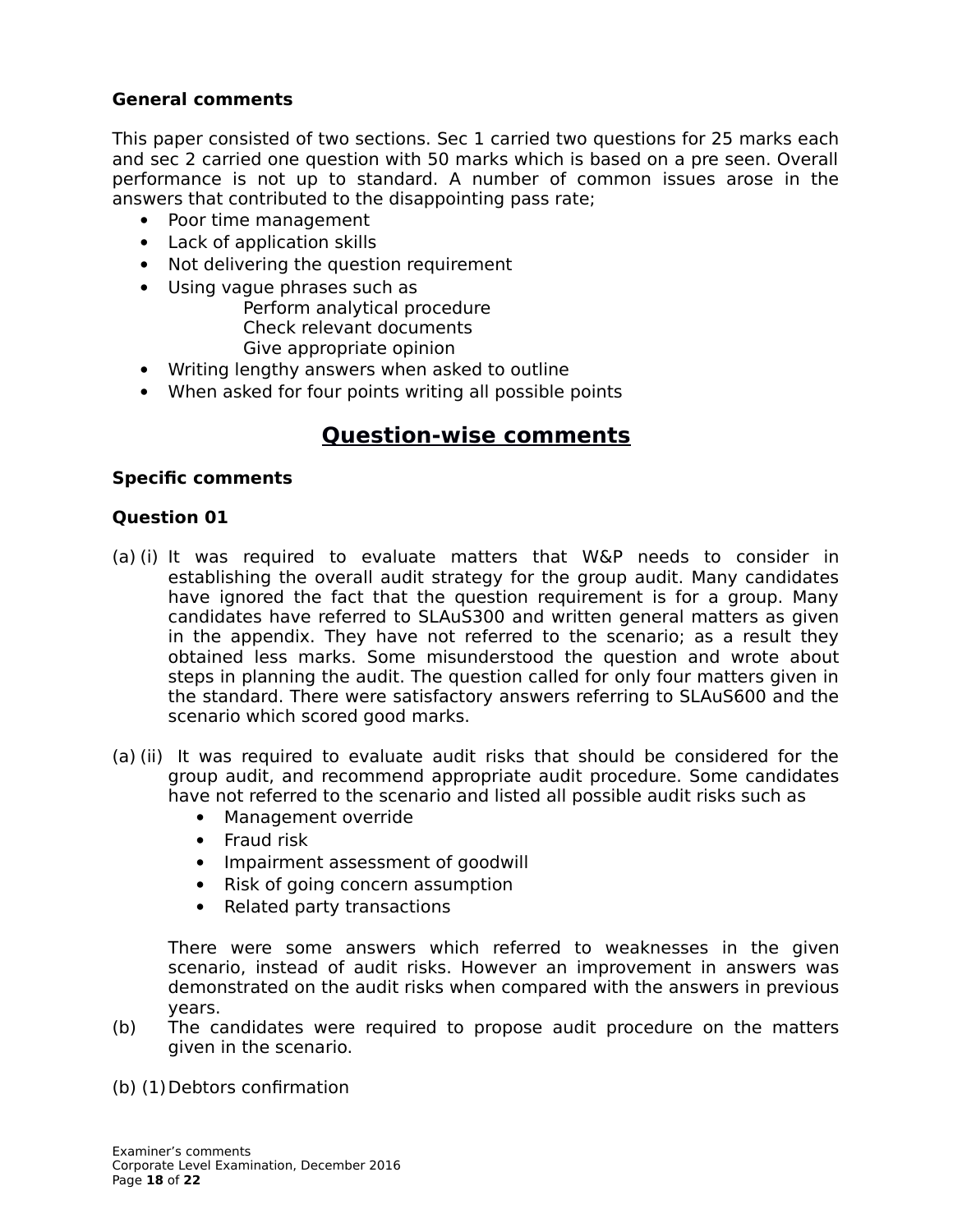Answers reflected that many candidates have not read the question properly; as a result they produced irrelevant answers such as;

- Obtain an age analysis
- Obtain a management representation
- Carryout the impairment test
- (b) (2) Value in use calculated on pretax rate- most of the candidates have identified the issue and produced satisfactory answers

Cash flows included  $3<sup>rd</sup>$  year new capital expenditure- most of the candidates wrote inquiries should be made from the management and secured marks.

Growth rate- satisfactory answers.

Cash flow –satisfactory answers.

The average performance in this part was satisfactory.

#### **Question 02**

Part a It was required to explain appropriate type of assurance engagement in connection with the proposed interim review. Many candidates have not understood the question requirement which is on a review of interim financial statements. SLSRE 2410 applies to interim reviews and SLSRE 2400 applies to reviews. Many candidates have not understood the difference. Candidates at the corporate level are expected to know the difference between limited assurance and the reasonable assurance. Most of the answers were incomplete, and did not address the following;

Assurance engagement- limited

Level of assurance – moderate

Expression of conclusion-negative

- Part b The candidates were required to recommend procedures when performing an interim review. The satisfactory answers demonstrated knowledge of SLSRE 2400& 2410.
- Part c The candidates were required to evaluate the significant areas of concern based on the given information. The most common relevant answer was compliance with loan covenants. Majority have produced irrelevant answers such as;
	- using the bank loan for working capital requirement
	- dividend policy
	- profit of 27 million earned during six months
	- liquidity problems
	- negative operating cash flow
- Part d The candidates were required to propose the conclusion paragraph and the basis for a modified opinion. Most of the candidates have based their conclusion on the assumption that the company is a valid going concern as all the current liabilities have been settled and the loan will be treated a longterm liability. It reflects that they have not read the question properly where it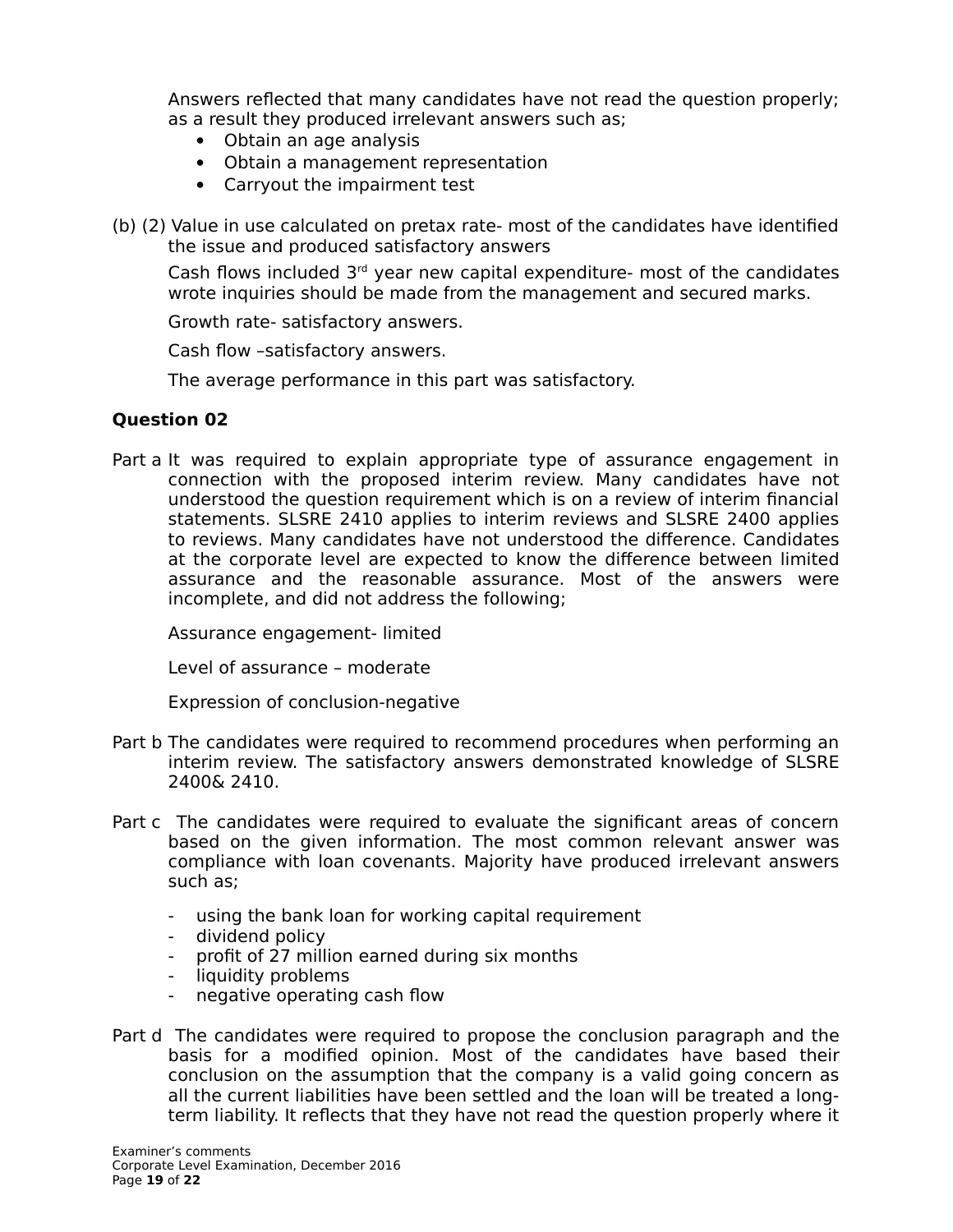stated the candidate should assume that the going concern assumption is not valid. They were unable to score marks as they have not read the question to propose a suitable conclusion. There were some satisfactory answers where the candidates have referred to SLAuS 570, where it is stated that when the going concern assumption is not valid the opinion should be an adverse opinion. There were irrelevant conclusions such as;

- Except for
- Include emphasis of matter paragraph
- Qualified opinion

Although many candidates have identified that in an interim review a conclusion has to be provided but an opinion is not given some have included an opinion.

#### **Question 03**

This question is based on the pre-seen and the unseen. It was observed that many candidates have not gone through the pre-seen although it had been sent in advance.

- (a) (i) It was required to outline 5 factors that determine the effective internal environment of an entity. This is a theoretical question which could have been answered satisfactorily by referring to the SLAuS 315. Some candidates have referred to circumstances for risk assessment process and wrote irrelevant answers such as;
	- Change in reporting environment
	- New personnel
	- Change in operating environment

Some candidates who have not prepared wrote irrelevant answers such as;

- Sound financial control
- Sufficient risk management procedure
- Independent committees
- Strategy setting
- Event identification
- Risk response
- (a) (ii) In this part the candidates were required to use the information given in the pre-seen and unseen and evaluate the factors given in part 1. This part carried 15 marks for the following;
	- Identification of the factors and
	- How those affected the entity

Most of the candidates have identified the factors in the pre-seen but failed to evaluate them. Some have identified all weak areas in the pre-seen and unseen but failed to link them to an internal control environment. It is expected at this level that candidates are able to apply their technical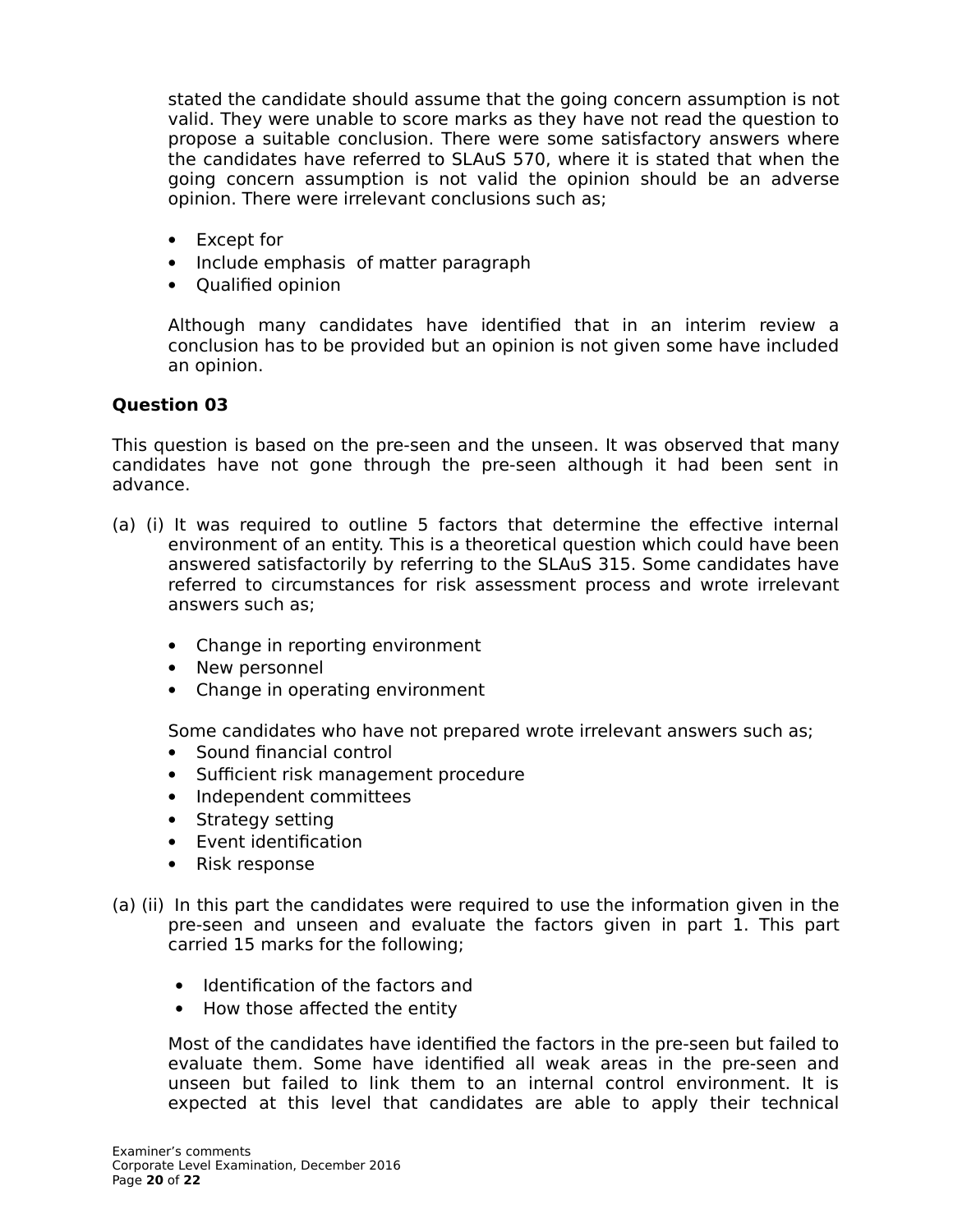knowledge into a practical situation. The poor marks were obtained due to following reasons;

- Explaining the factors referring to the theory
- Writing about general weaknesses without linking to the factors
- Unable to identify the factors
- (a) (iii) It was required to assess the effectiveness of the internal control environment based on the evaluation. In this part the examiner expected to test the ability of the candidates to summarize their findings. Many have not summarized; they have stated due to the reasons given in part (a) (ii) there is no efficient control environment; as a result they obtained less marks.
- (b) (i) It was required to analyze operational risks. Many candidates have confused the operational risk which is a process risk with the business risk which arises during operation. Most of the candidates have listed all possible weak areas in the pre-seen such as;
	- Market risk
	- Not sufficient sugar cane because of labour issues
	- Underutilisation of factory
	- Sourcing land
- (b) (ii) the candidates were required to recommend risk management strategies in order to address the risks identified in the pre-seen using a likelihood consequence matrix. Almost all candidates have attempted this part. Many were not able to write correct strategies using the likelihood/ consequence matrix. There were irrelevant likelihoods and consequences such as;

Likelihood

- Almost certain
- Likely
- Possible
- Unlike
- **Consequence** 
	- Severe
	- Major-moderate
	- Minor
	- Insignificant
- Part (1) It was required to discuss the importance of assessing a self-review threat to the auditor prior to accepting a service other than an assurance service. It was disappointing to note that only a small number of candidates wrote that providing a non-audit service to the audit client will;
	- Create a mutuality of interest
	- Find the auditor himself in the role of advocate for the client
	- Amount to participation in decision making

Most of the candidates wrote the steps to eliminate the threat.

Part (2) It was required to advise whether to accept the assignment to perform the valuation. Majority have answered satisfactorily. Some candidates without analyzing the materiality of the issue had written the valuation assignment can be accepted subject to applying safeguards.